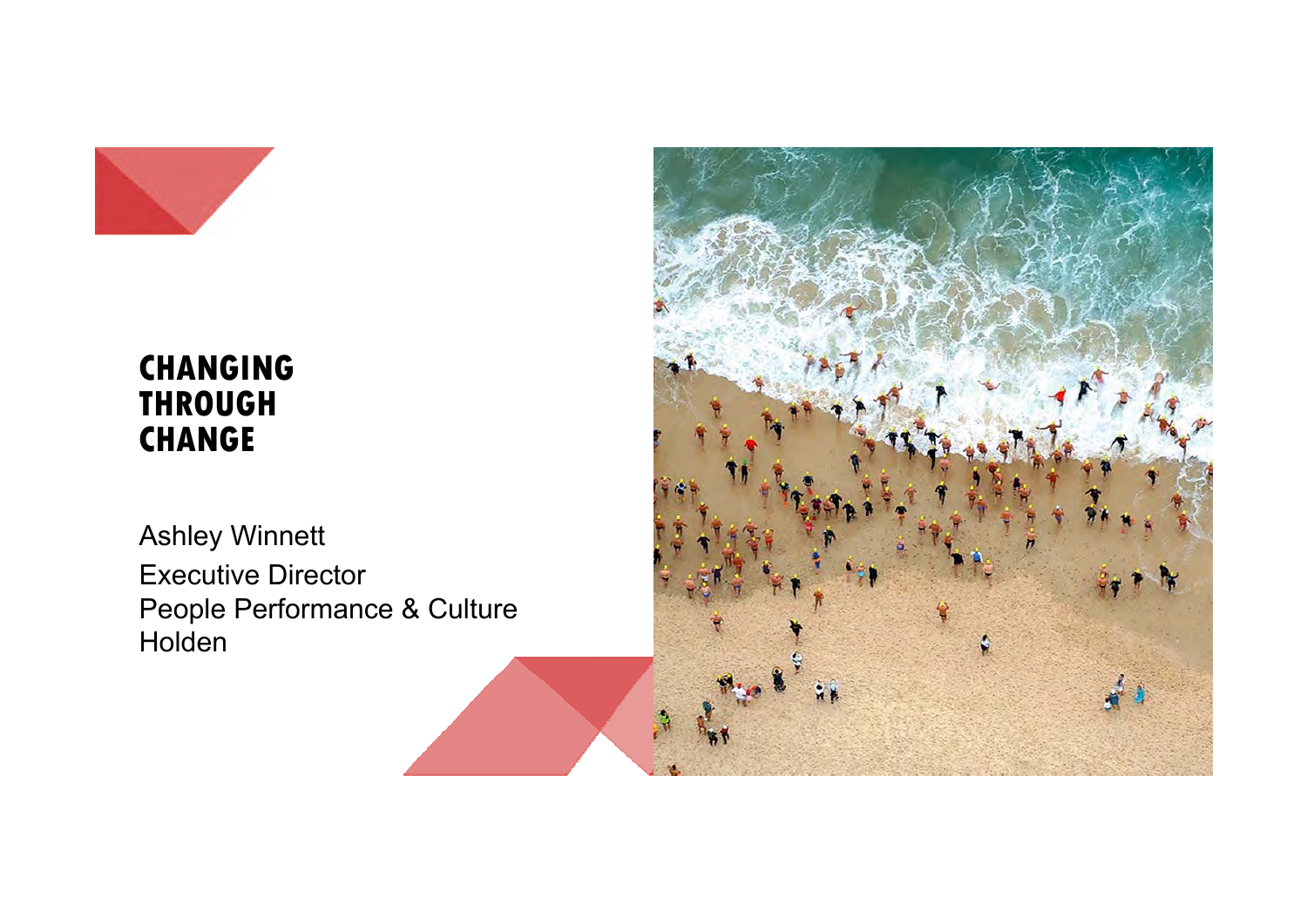![](_page_1_Picture_0.jpeg)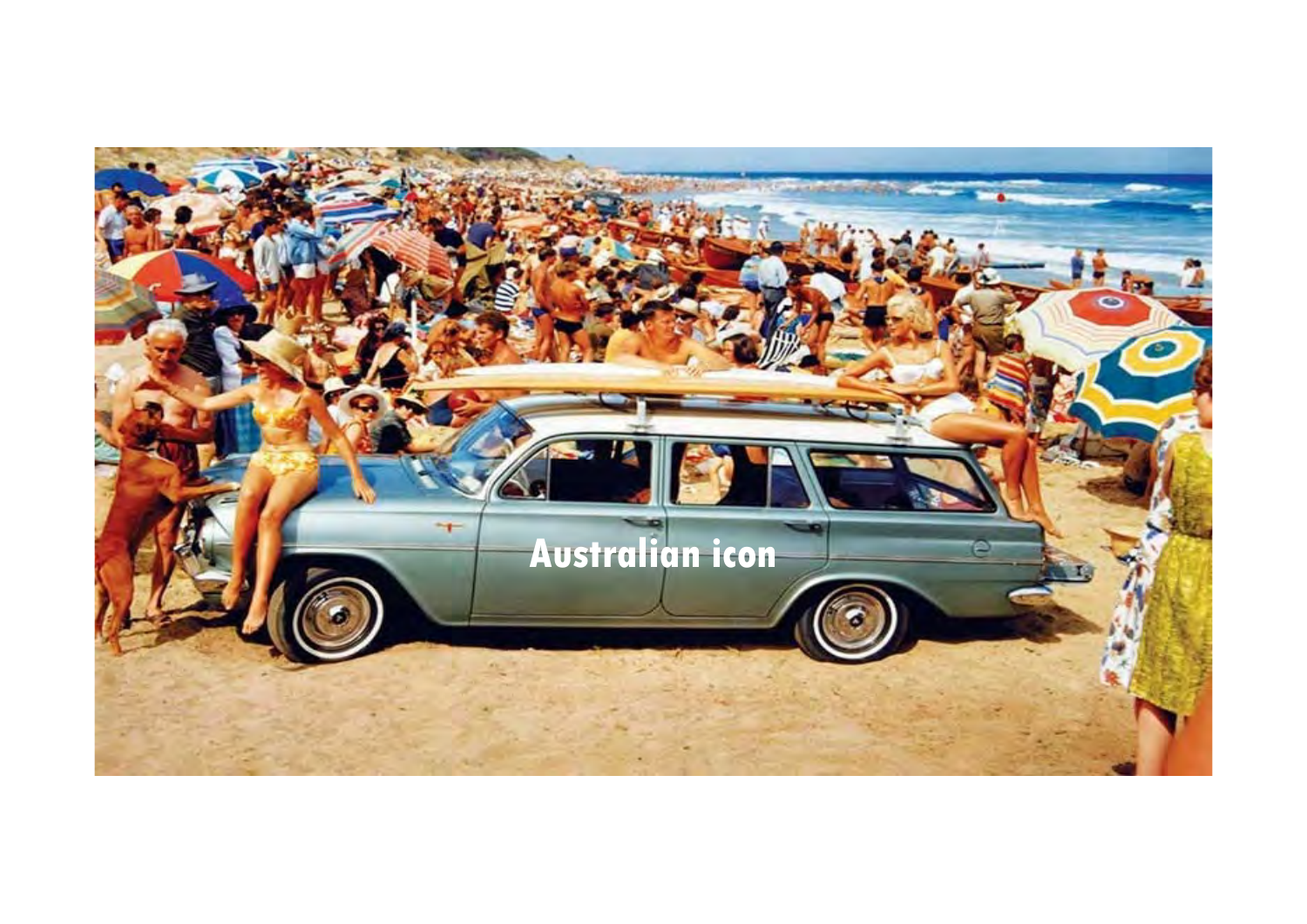![](_page_2_Picture_0.jpeg)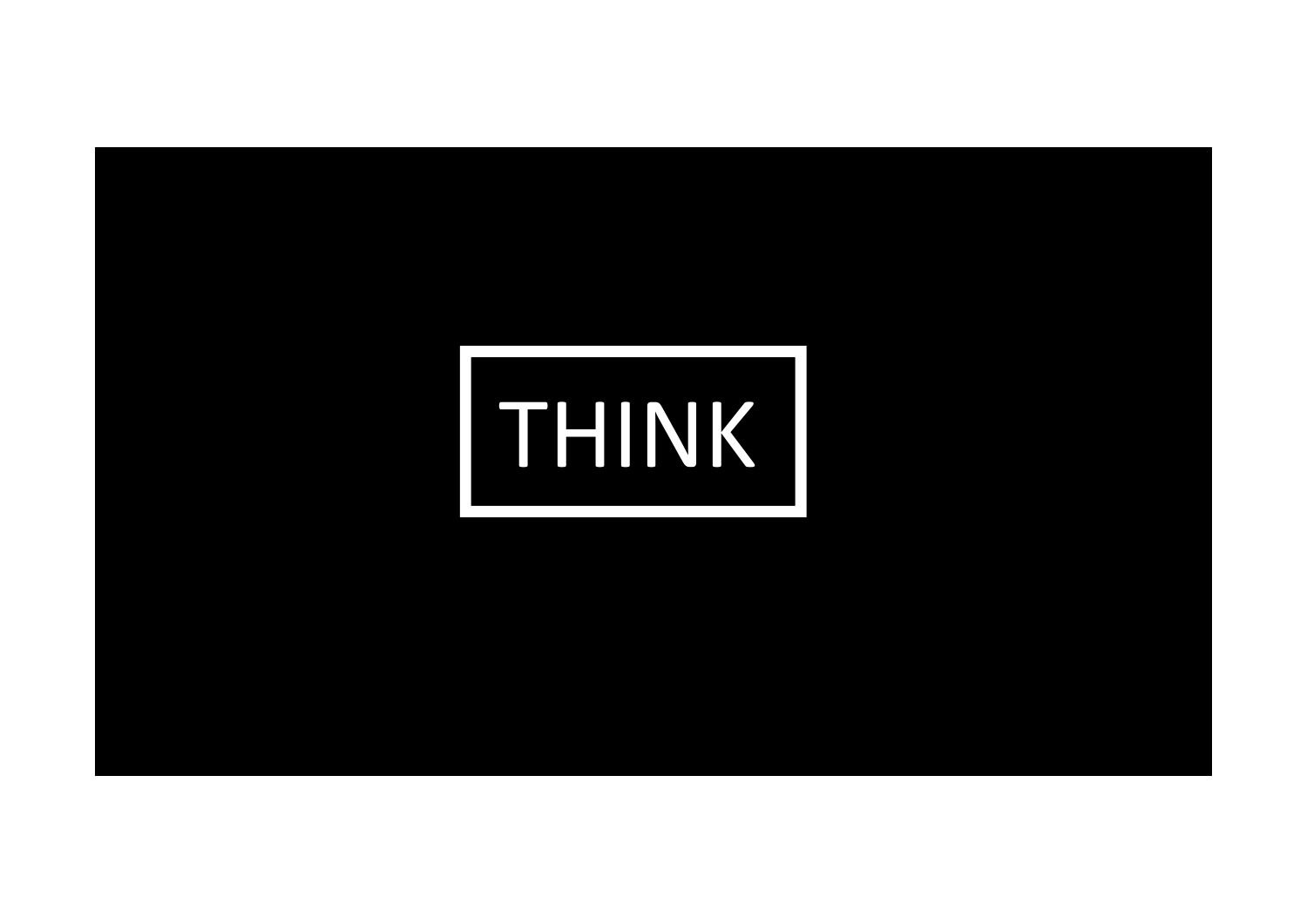![](_page_3_Picture_0.jpeg)

![](_page_3_Picture_1.jpeg)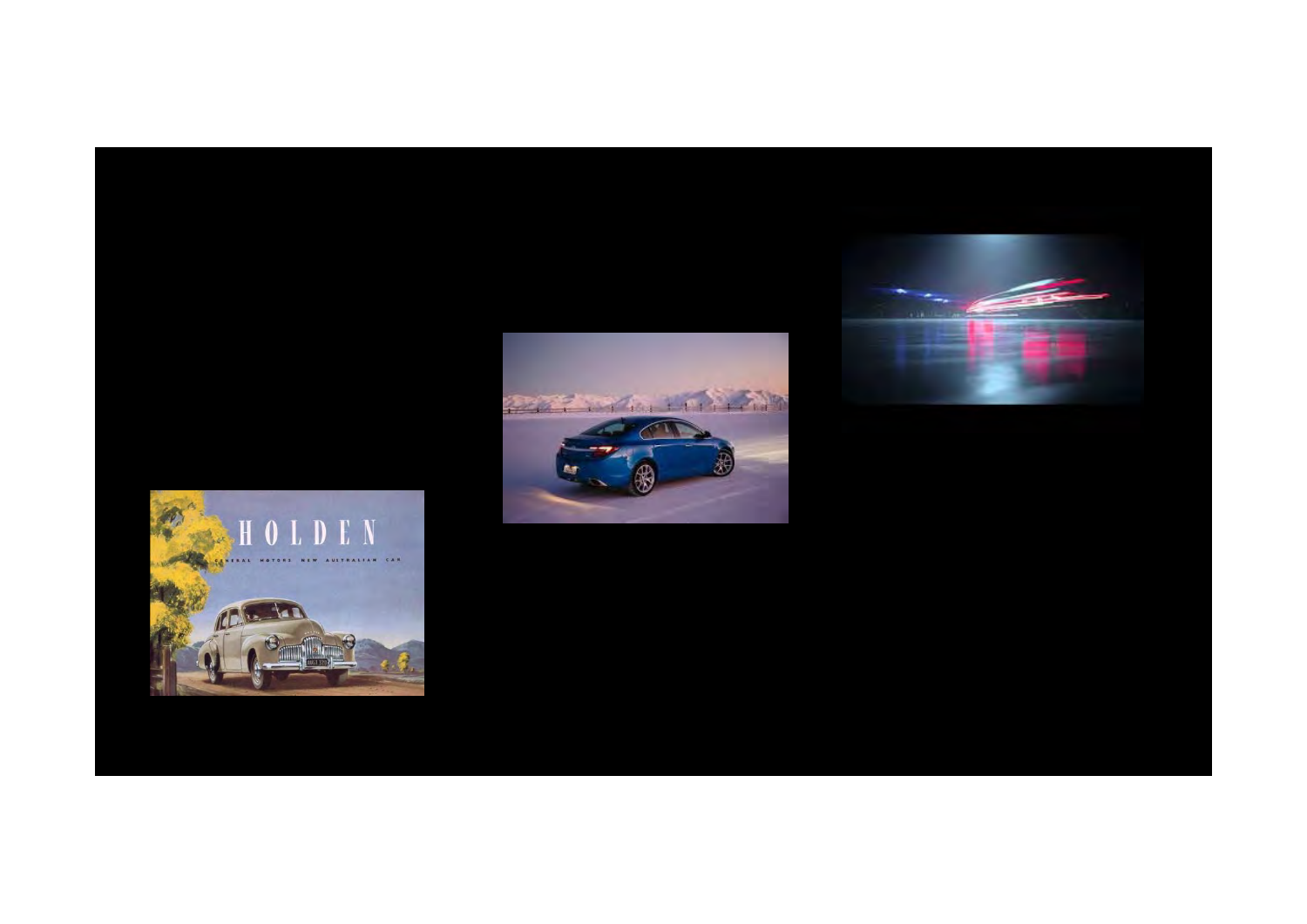**If all we do as a leadership team is simply shrink the business we will have failed our people and our customers** 

> **Our people genuinely care for each other. Our last car and engine will be the best we will ever build**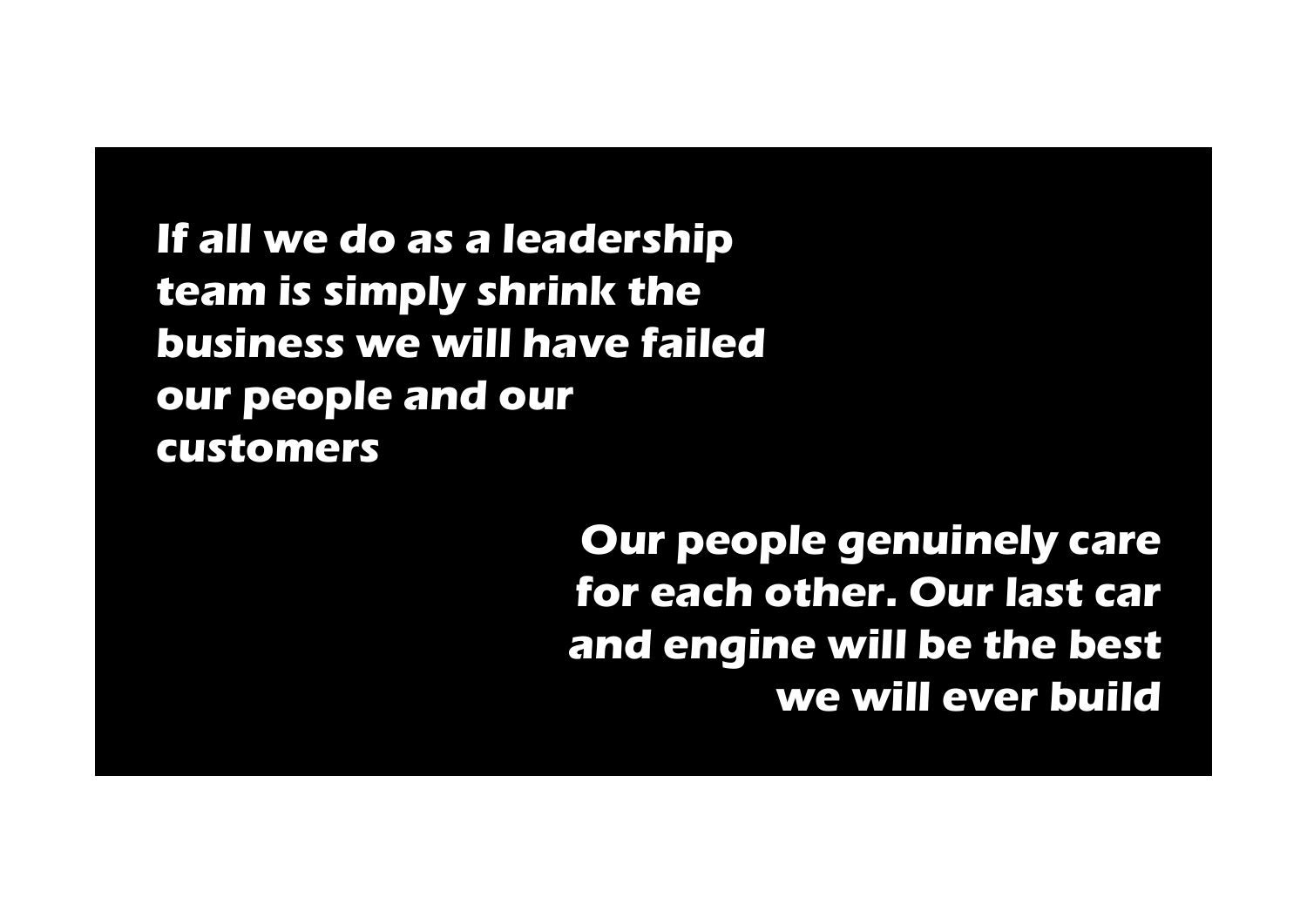![](_page_5_Picture_0.jpeg)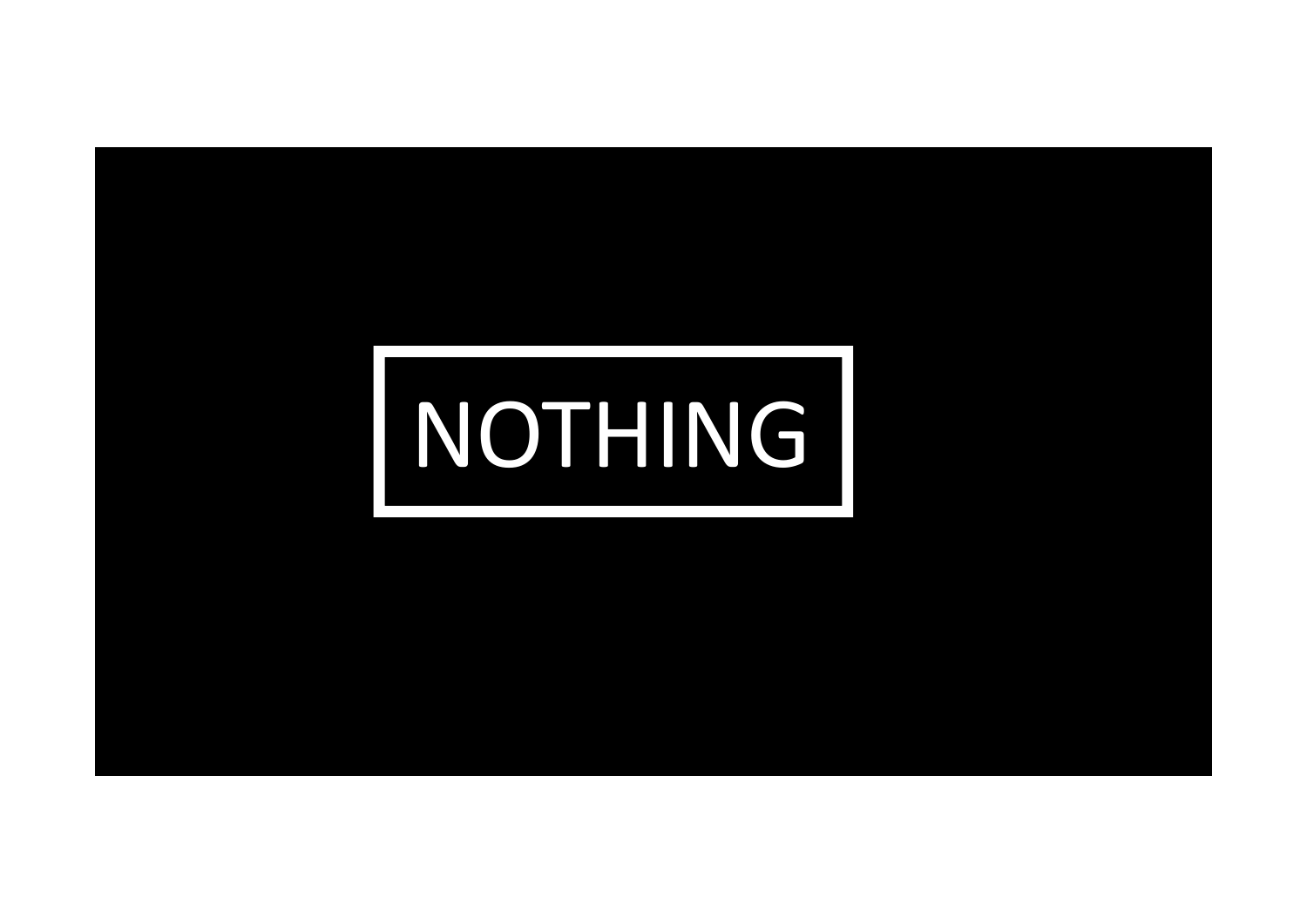![](_page_6_Picture_0.jpeg)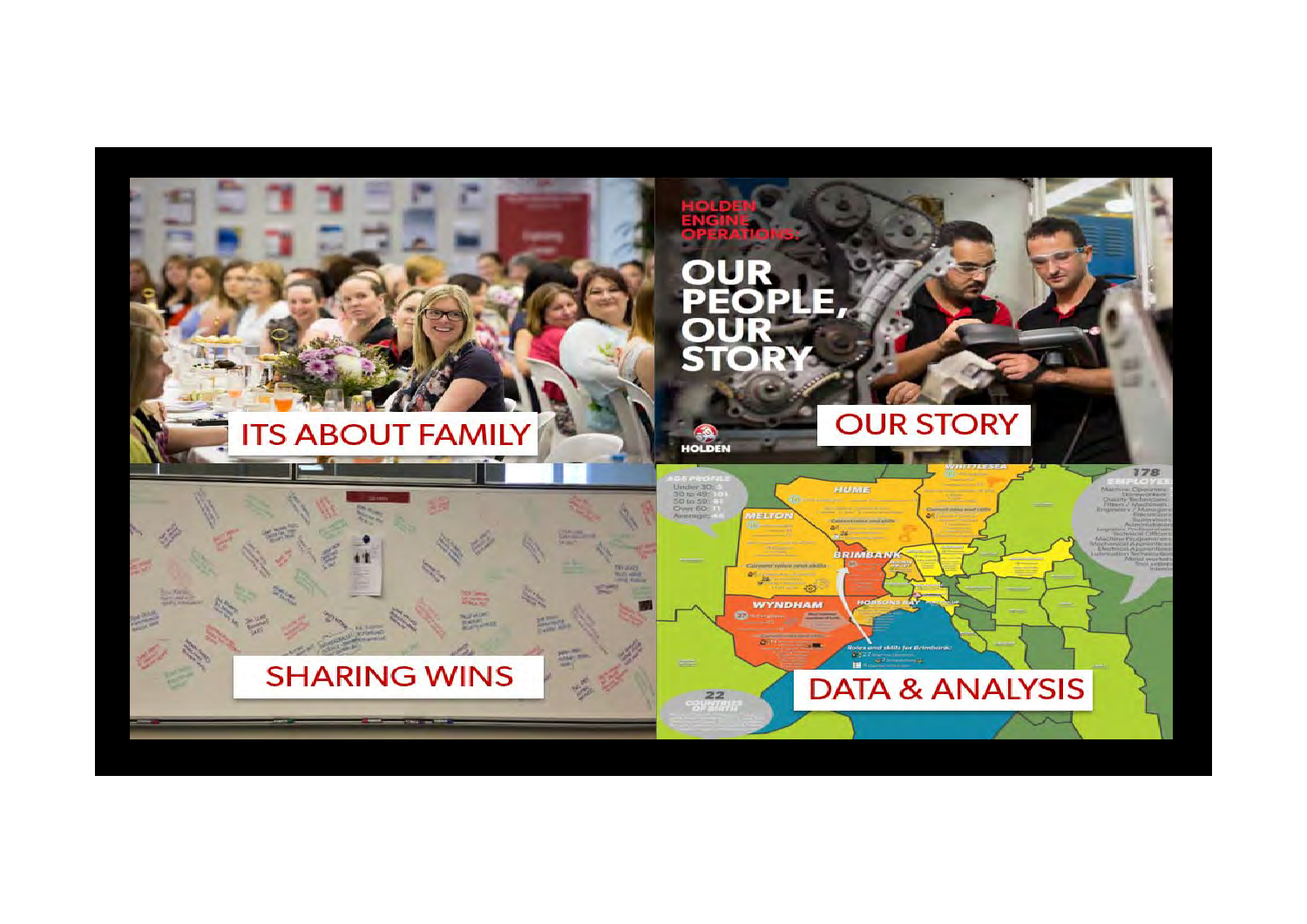![](_page_7_Picture_0.jpeg)

#### TOP 5 INDUSTRIES EMPLOYEES ARE TRANSITIONING INTO:

![](_page_7_Picture_2.jpeg)

TRANSPORT,<br>POSTAL,<br>WAREHOUSING

![](_page_7_Picture_4.jpeg)

HEALTHCARE<br>AND SOCIAL<br>ASSISTANCE

![](_page_7_Picture_6.jpeg)

PUBLIC<br>ADMINISTRATION<br>AND SAFETY

![](_page_7_Picture_8.jpeg)

**CONSTRUCTION** 

![](_page_7_Picture_10.jpeg)

**MANUFACTURING**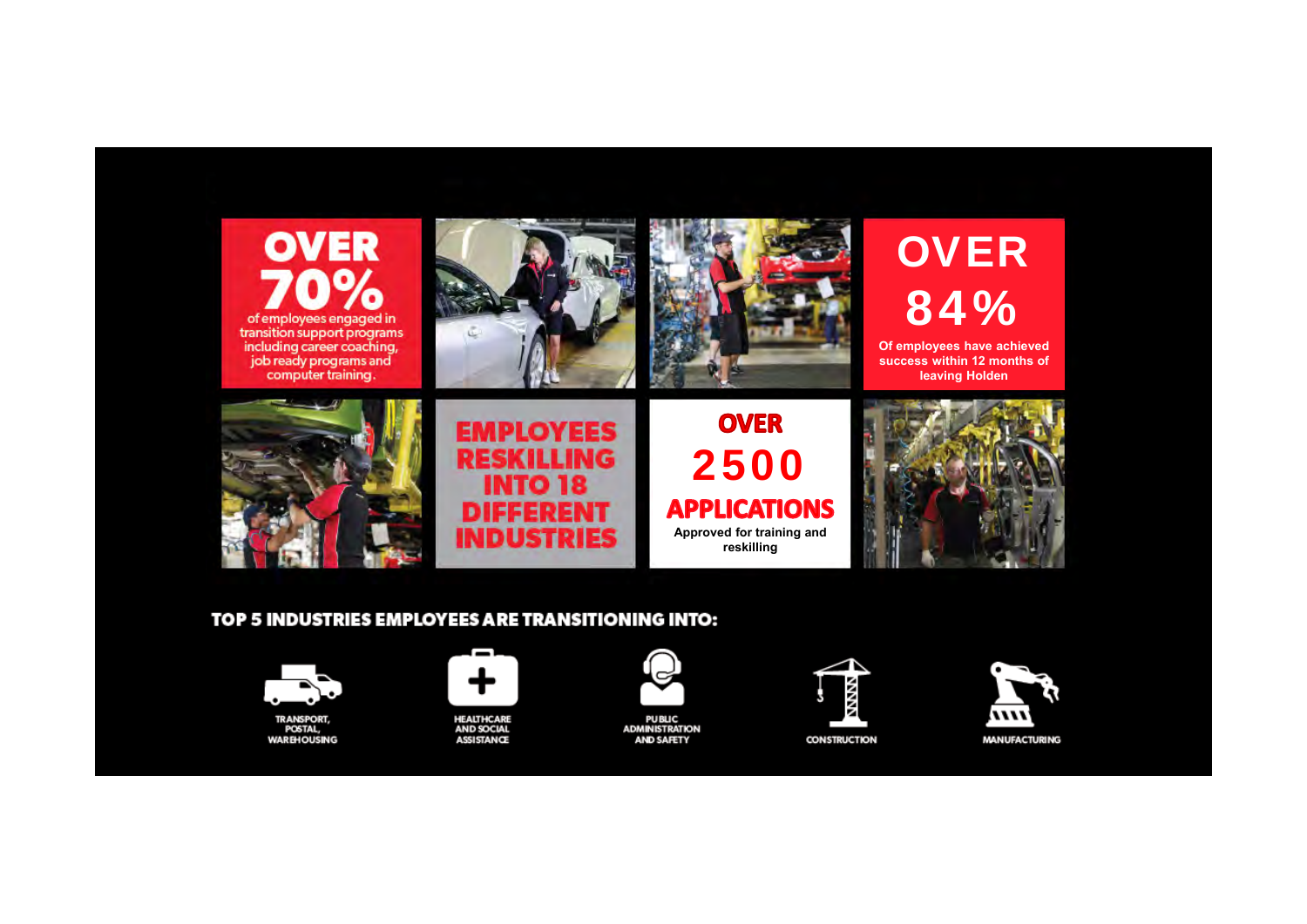![](_page_8_Picture_0.jpeg)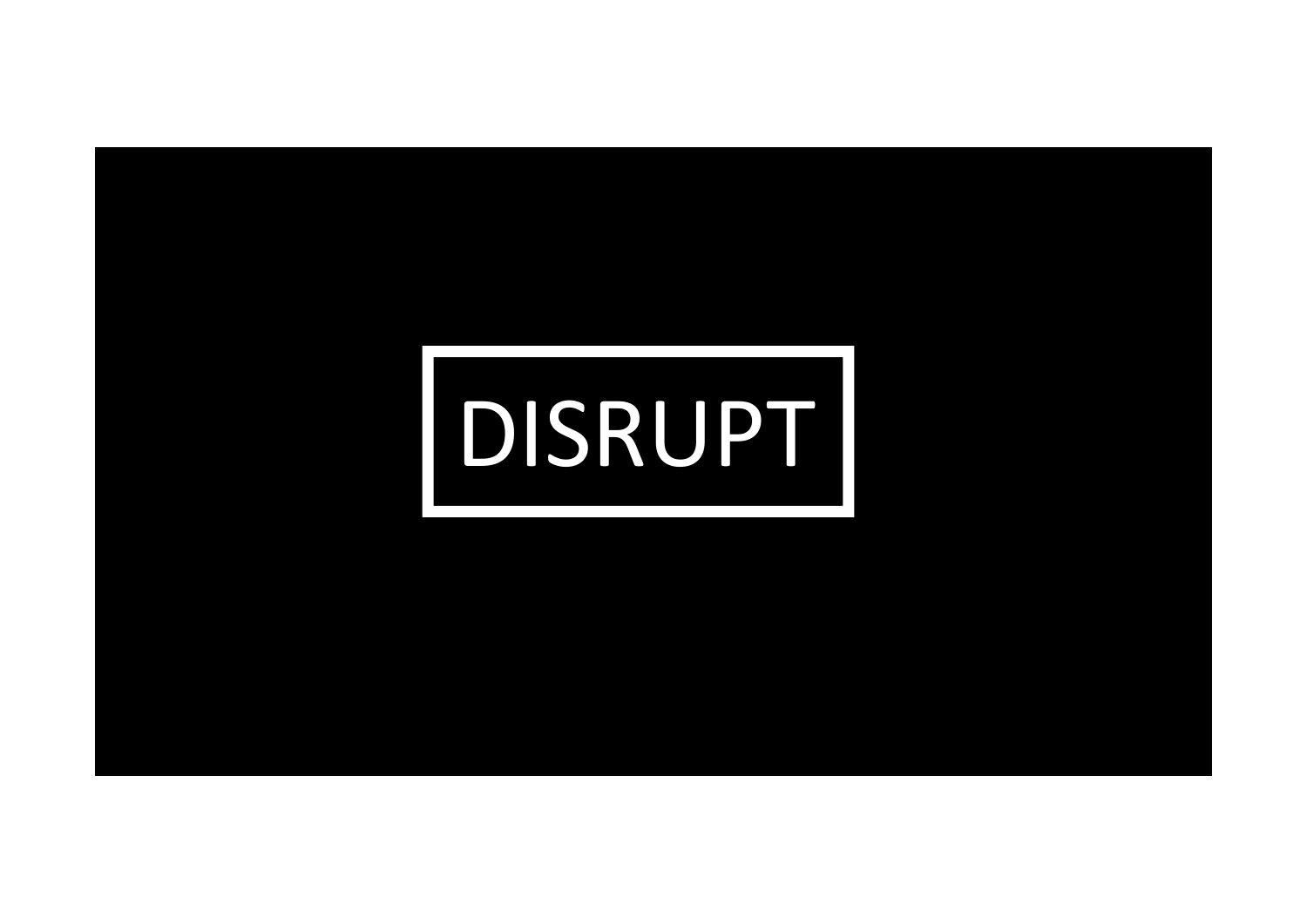#### **ACCELERATE**

To foster <sup>a</sup> workplace that inspires and supports our people to be their best, now and in the future. **PURPOSE**

| <b>PILLARS</b>     | <b>DEVELOPMENT</b>                                                                                                                                  | <b>TRANSITION</b>                                                                                                                                | <b>WELLBEING</b>                                                                                                                                    |
|--------------------|-----------------------------------------------------------------------------------------------------------------------------------------------------|--------------------------------------------------------------------------------------------------------------------------------------------------|-----------------------------------------------------------------------------------------------------------------------------------------------------|
| <b>FOCUS AREAS</b> | PERSONAL AND PROFESSIONAL<br><b>DEVELOPMENT</b>                                                                                                     | <b>TRANSITION SUPPORT</b>                                                                                                                        | <b>HOLDEN ACTIVE</b>                                                                                                                                |
|                    | Targeted programs, coaching<br>and tools to build capability<br>in our<br>Leadership<br>$\bullet$<br>Teams<br>$\bullet$<br>Individuals<br>$\bullet$ | Build job ready skills to help<br>accelerate future<br>opportunities through:<br>Career coaching<br>Change expertise<br>Professional development | Promote a health and<br>wellness culture.<br>Address 4 key wellness<br>pillars of<br>mental<br>$\bullet$<br>physical<br>social<br>$\bullet$<br>work |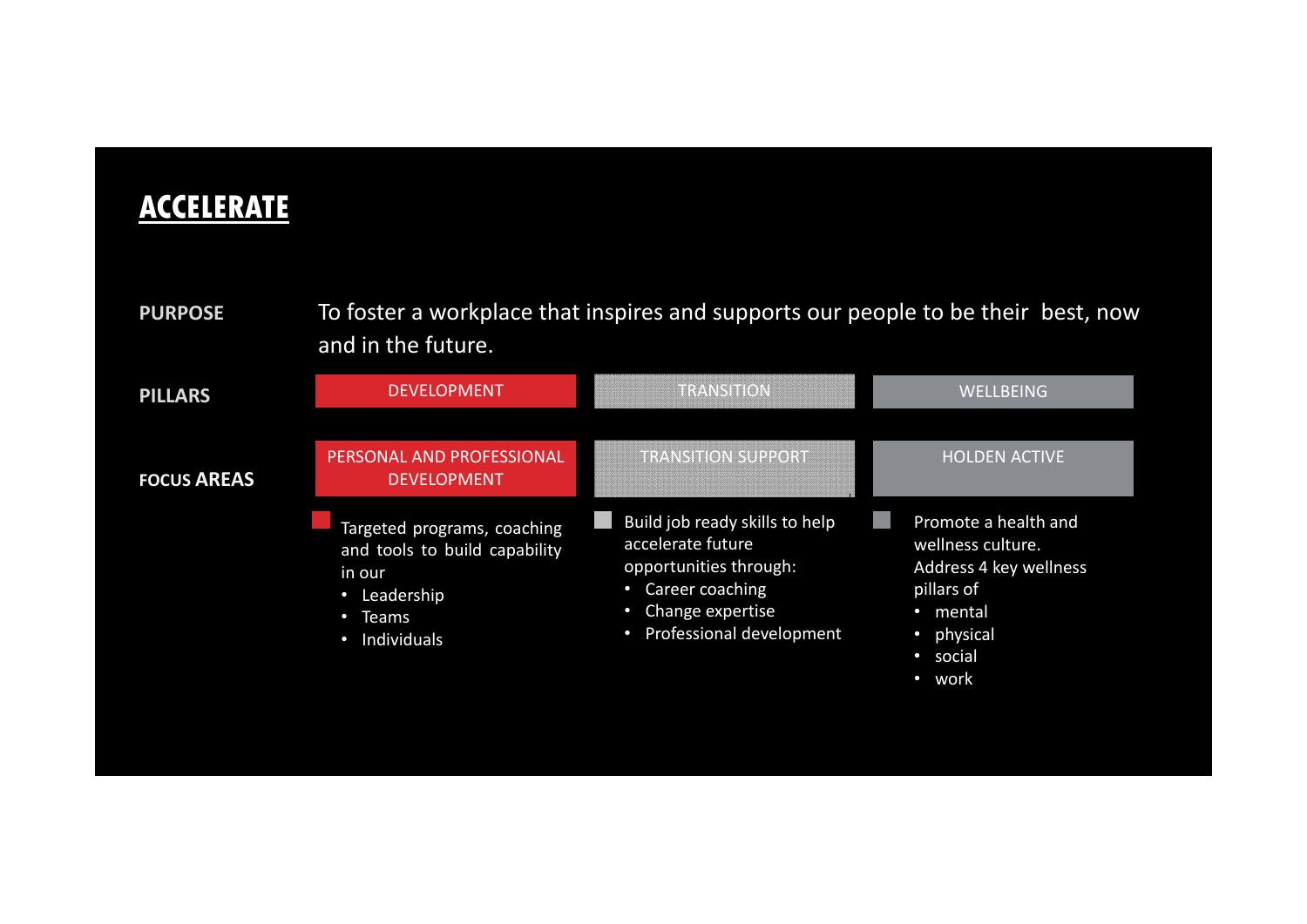![](_page_10_Figure_0.jpeg)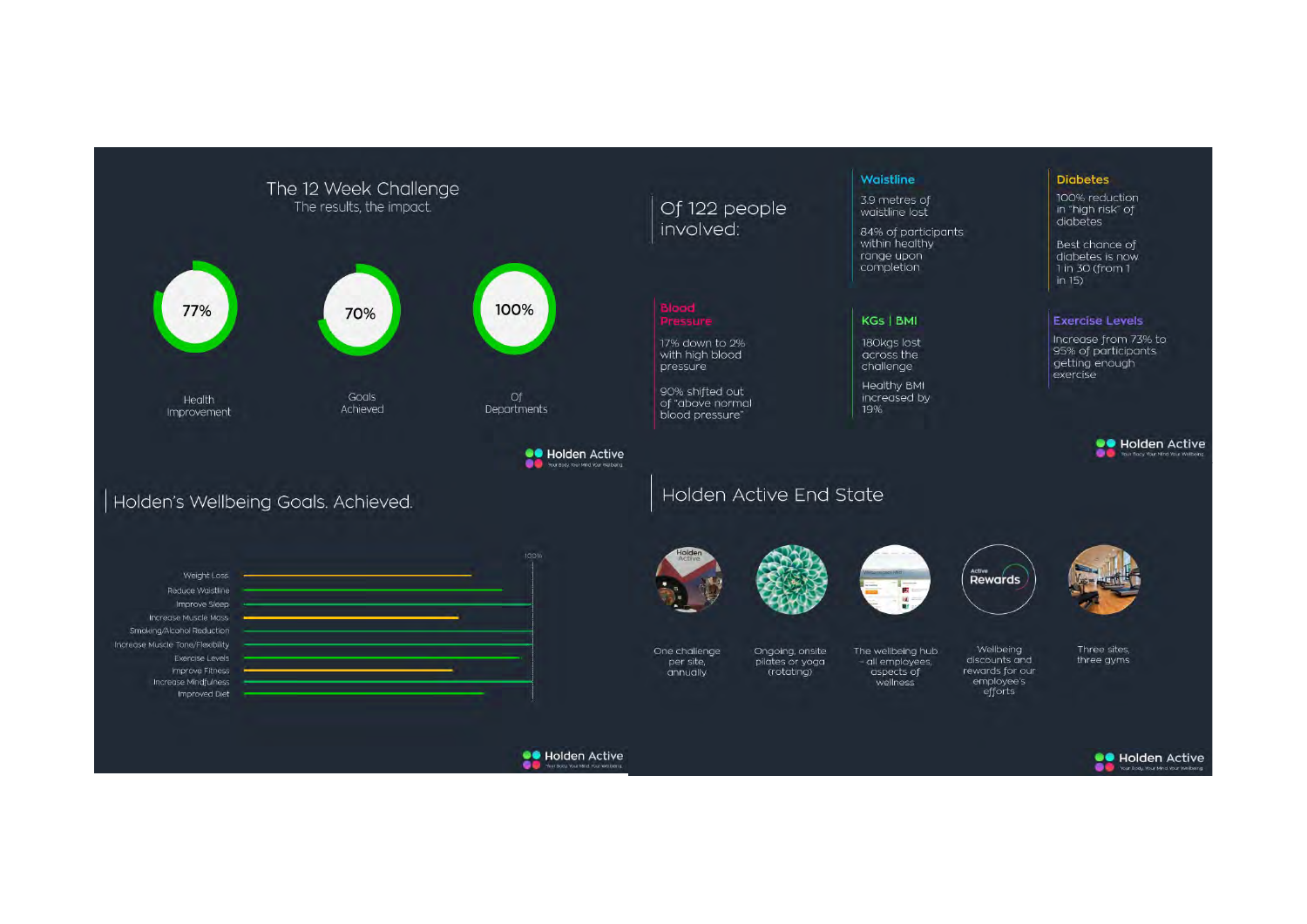## DEEPER PURPOSE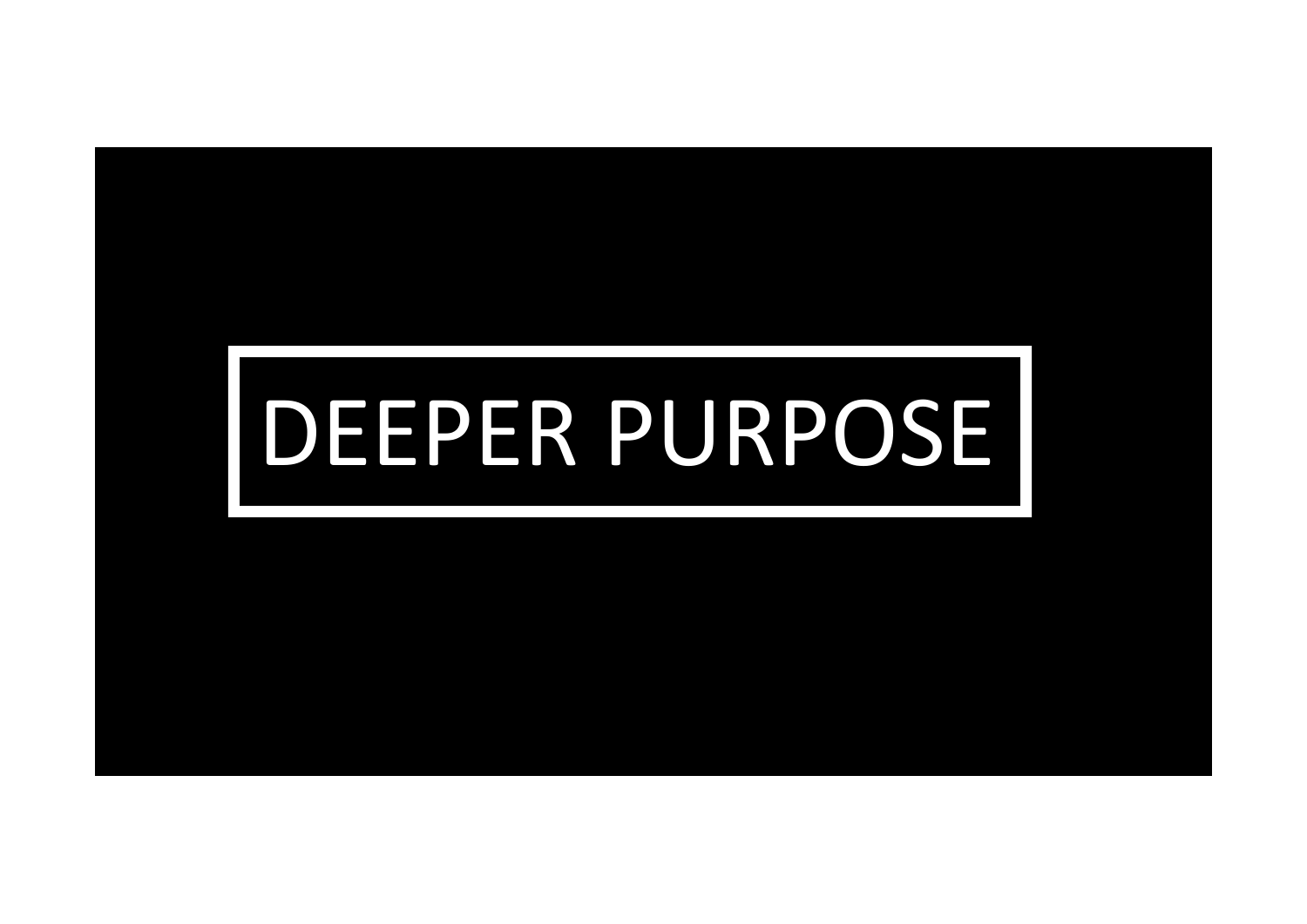![](_page_12_Picture_0.jpeg)

Valued

characteristics

#### **Leadership perceptions - 2012**

**Demonstrated** characteristics

> Fit the mouldAssertiveAggressive Set in their ways Delegating

Drives resultsGood communicatorAction-orientated **Decisive** 

> Provides clear direction

Approachable

Team building

People developer

Empower others

Creative/innovative

> Holden et's no there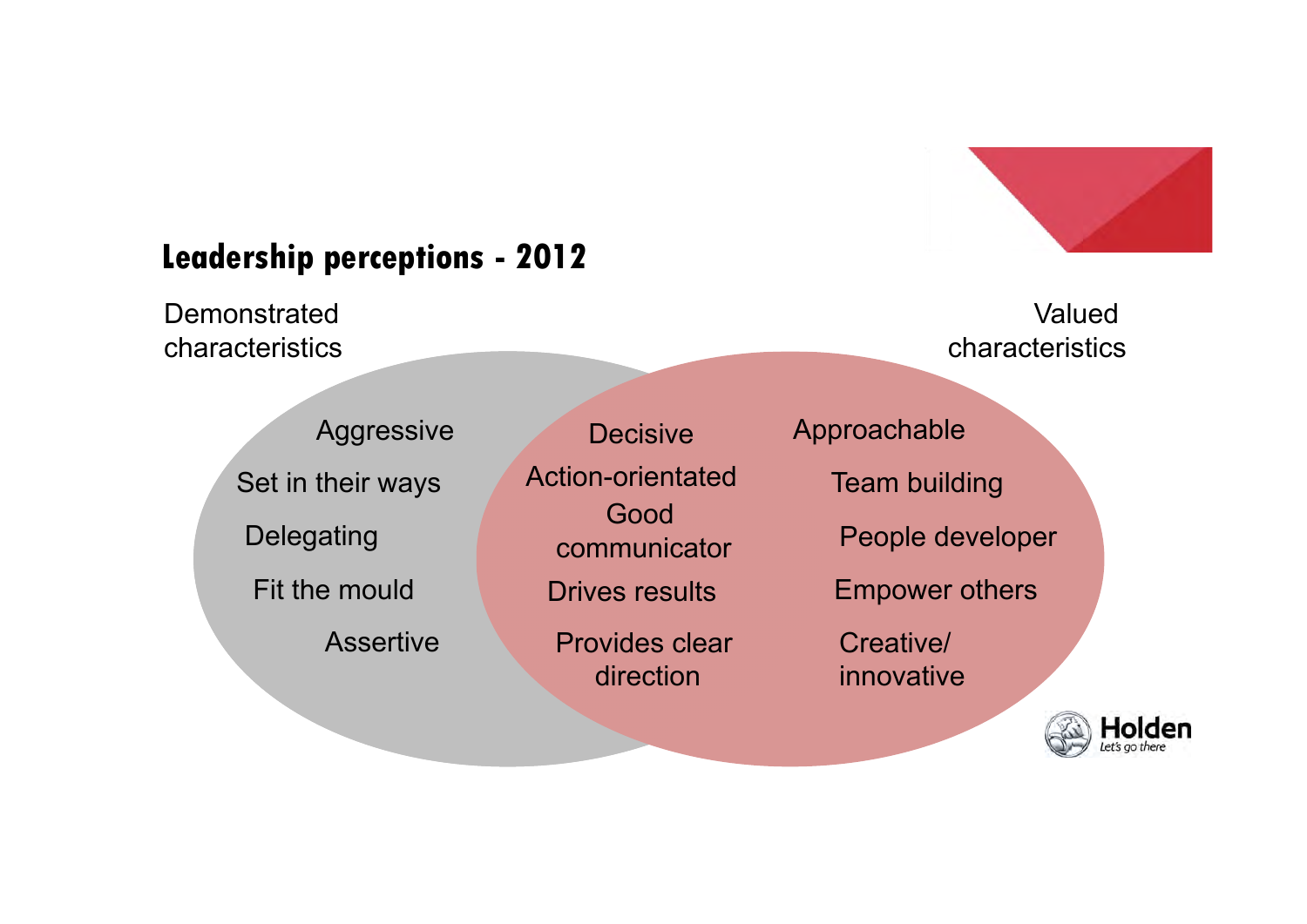![](_page_13_Picture_0.jpeg)

#### **Leadership perceptions - 2016**

**Demonstrated** characteristics

> Fit the mouldAssertivePr**agressive** Set in <del>the W</del>ilways Delegating

Drives resultsGood communicatorAction-orientated **Decisive** 

Provides clear direction

Valued characteristics

e App**vosiohabl**e

Tear**m spiridig**g

People developer

Empower others

Creative/innovative

> Holden et's on there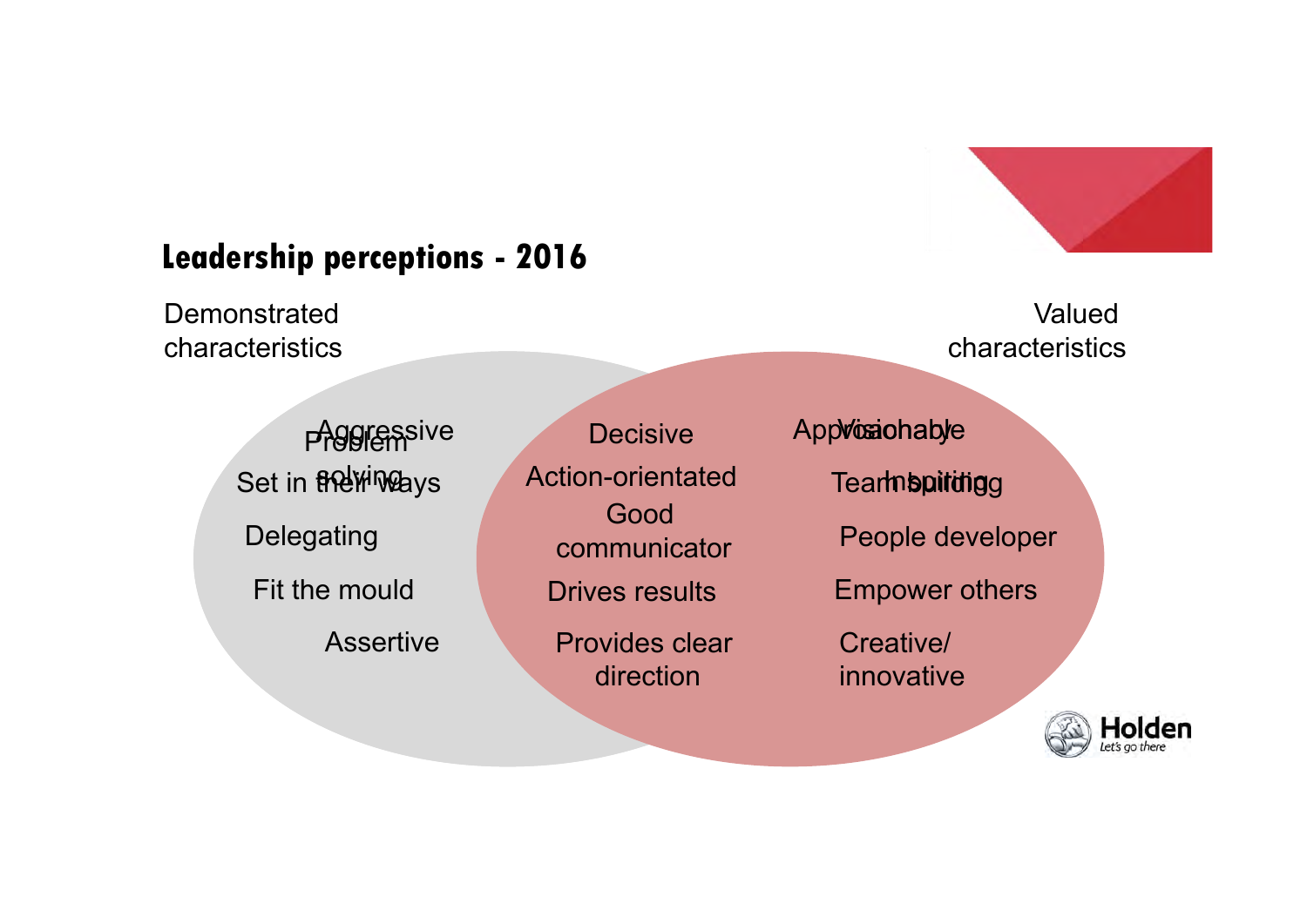![](_page_14_Picture_0.jpeg)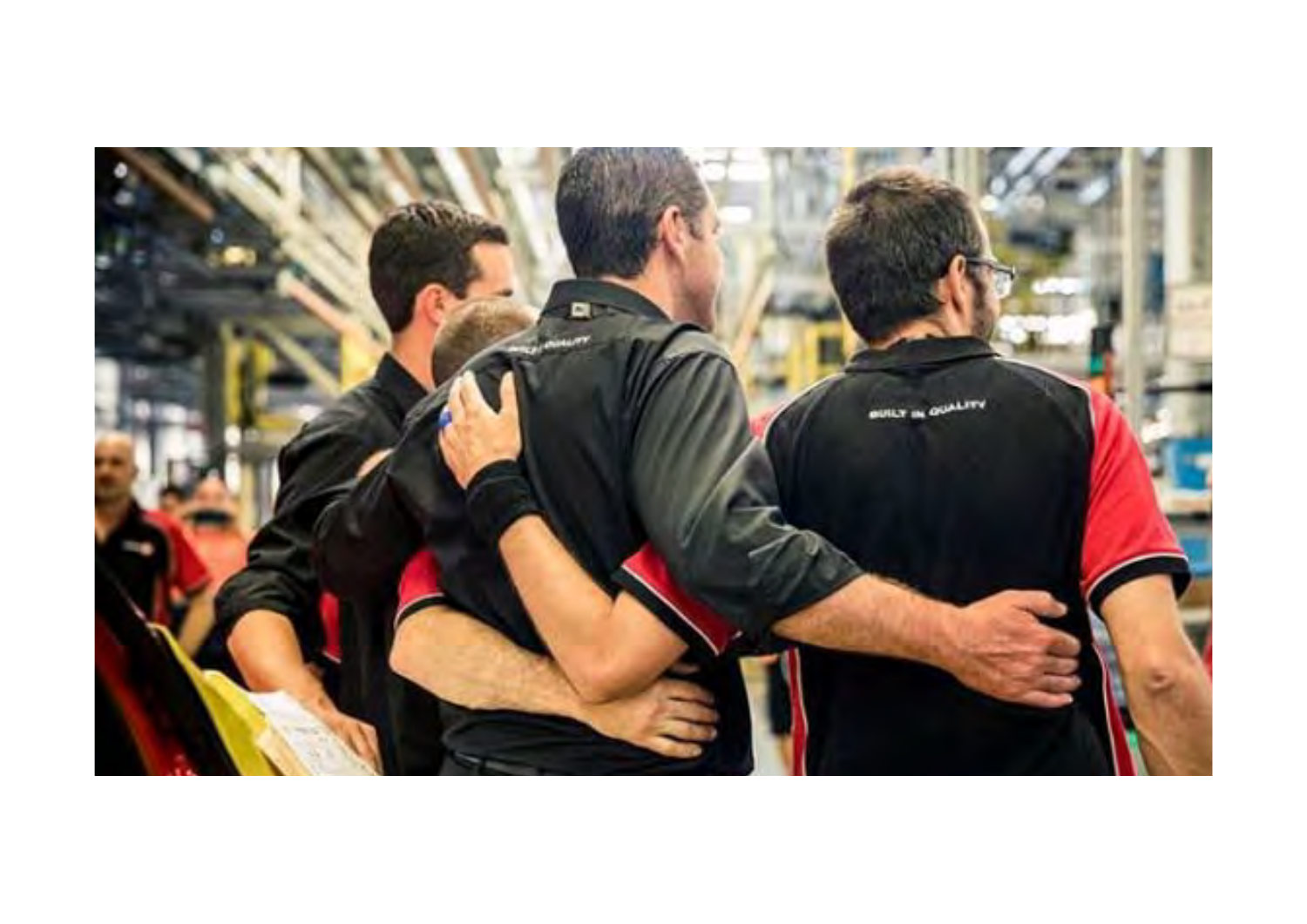# THE RECIPE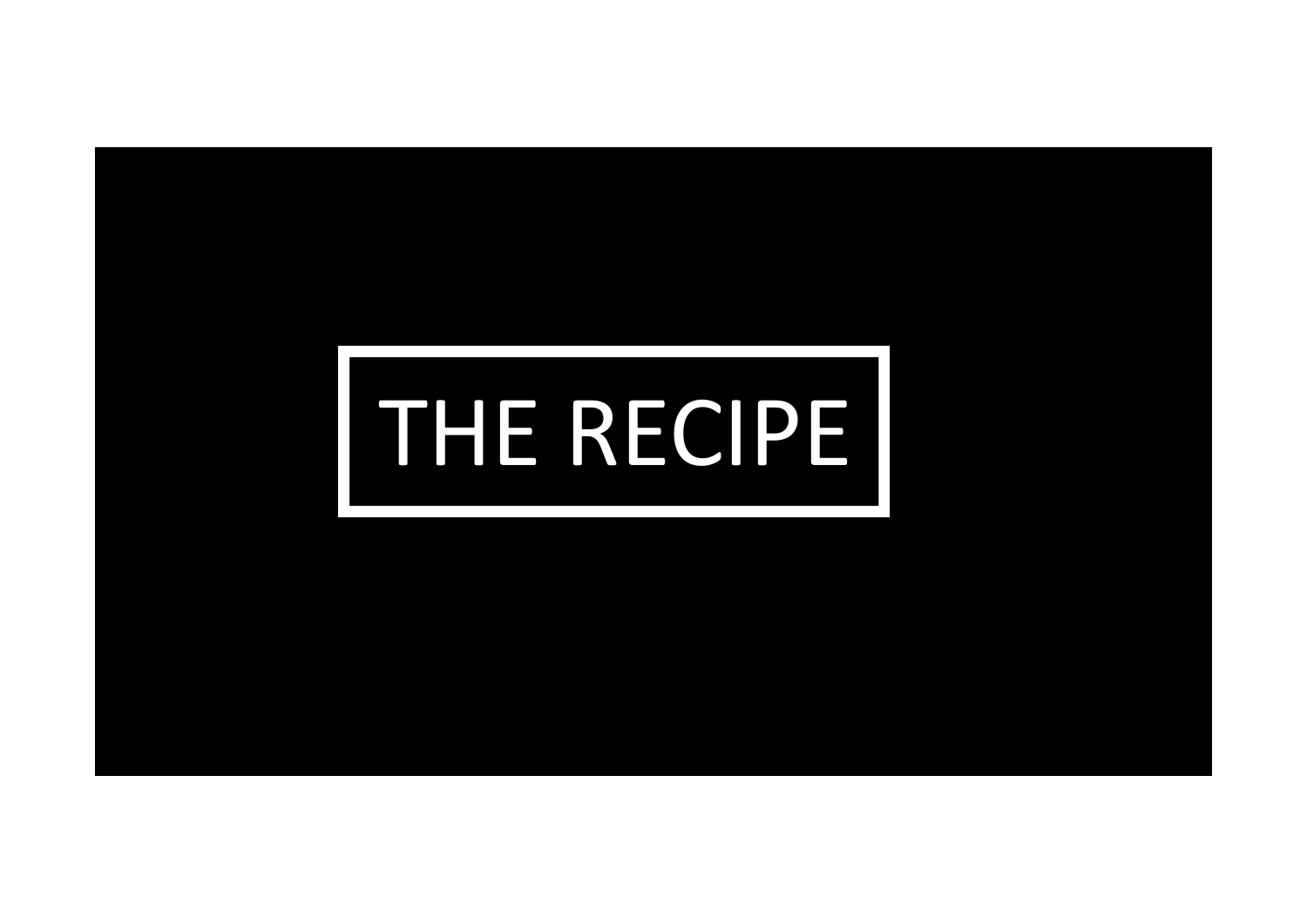Why are we here – GOAL clarity Why am I here – ROLE clarity 3 C's – Confidence, Control, Connectedness ATTITUDE is a choiceMutual ACCOUNTABILITY LEARNING TRUST – Talent fulfillment EXCELLENCE – Desire to improve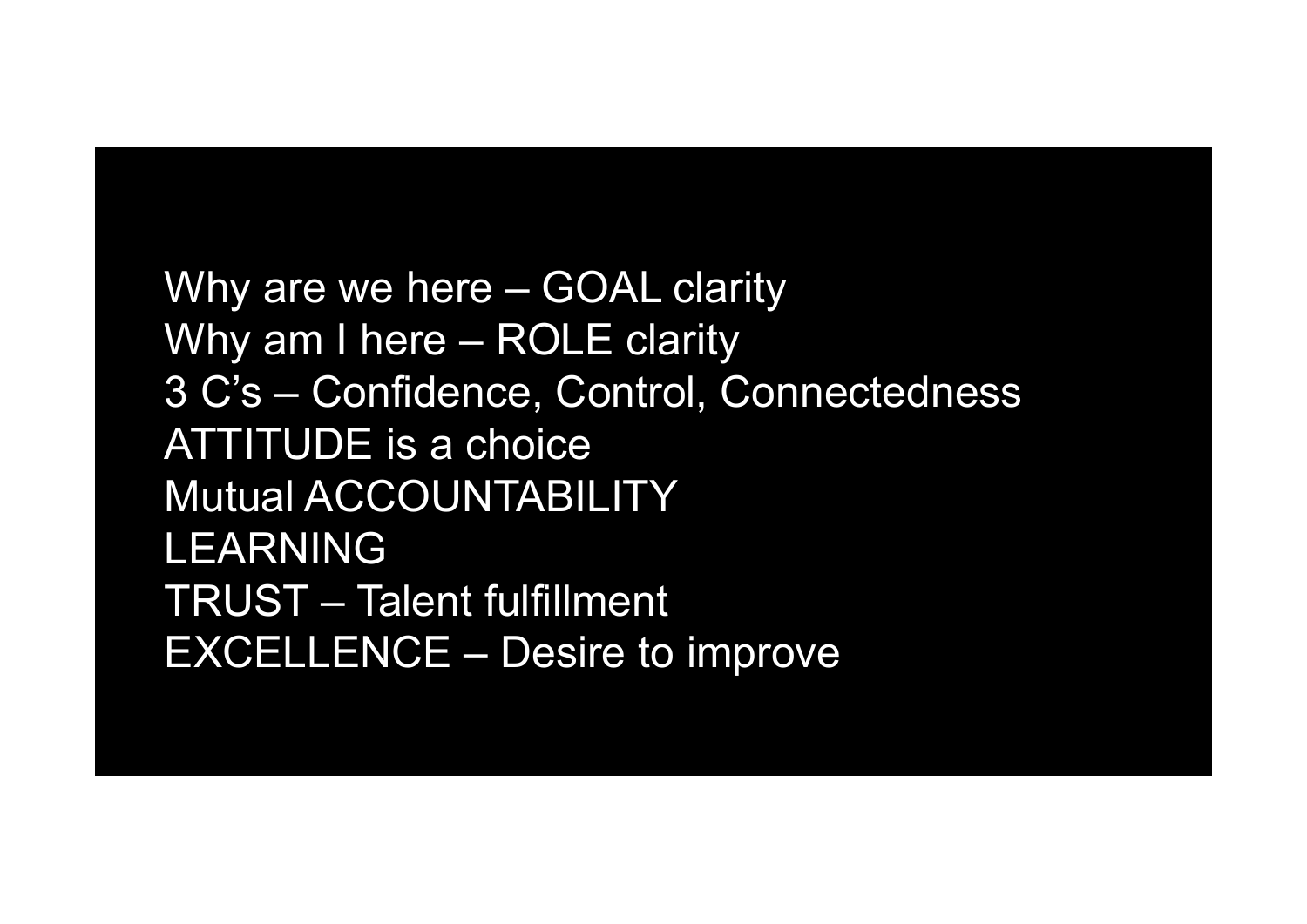![](_page_17_Picture_0.jpeg)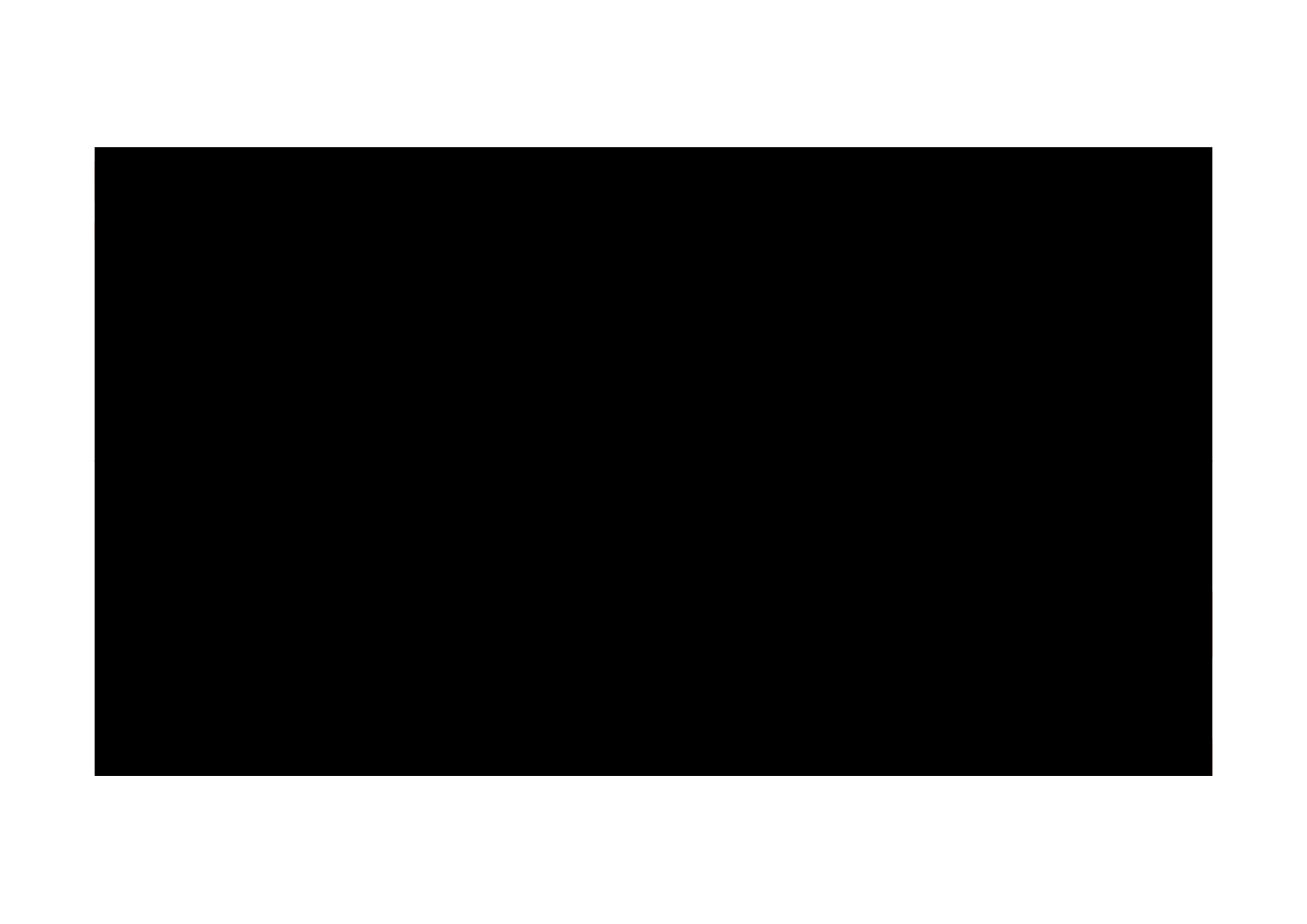#### **A planned and focussed recovery**

WOC Results - Australia - Salaried (Incl MFG & GTO & CRD)

![](_page_18_Figure_2.jpeg)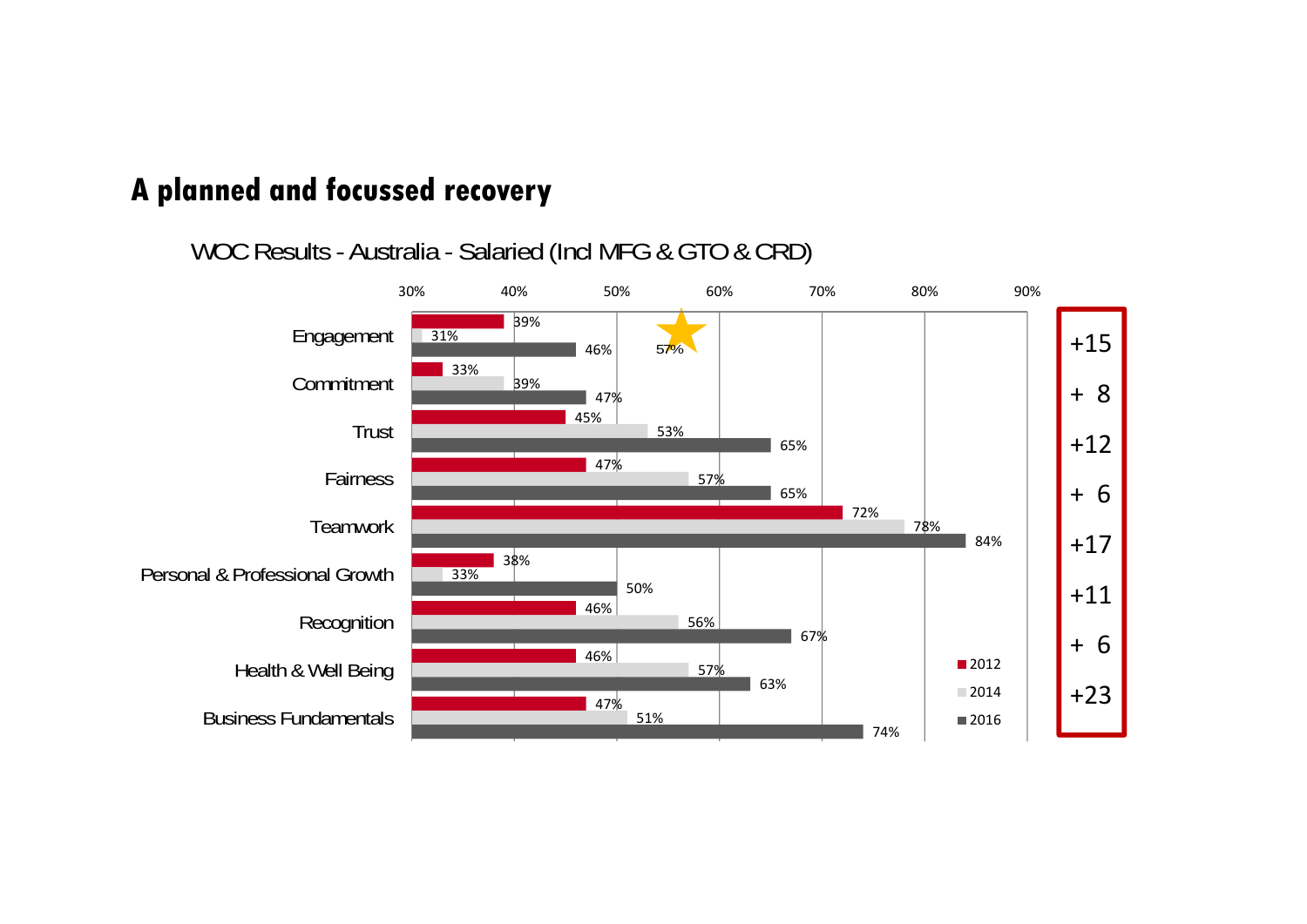![](_page_19_Picture_0.jpeg)

Jimmy Barnes @ @JimmyBarn... . 1d v Sang a few songs for Holden workers today. It was good to be there with you today.

![](_page_19_Picture_2.jpeg)

 $\circlearrowright$  1,112  $\quad \textcolor{red}{\odot}$ 

t7 218

 $\circ$  50